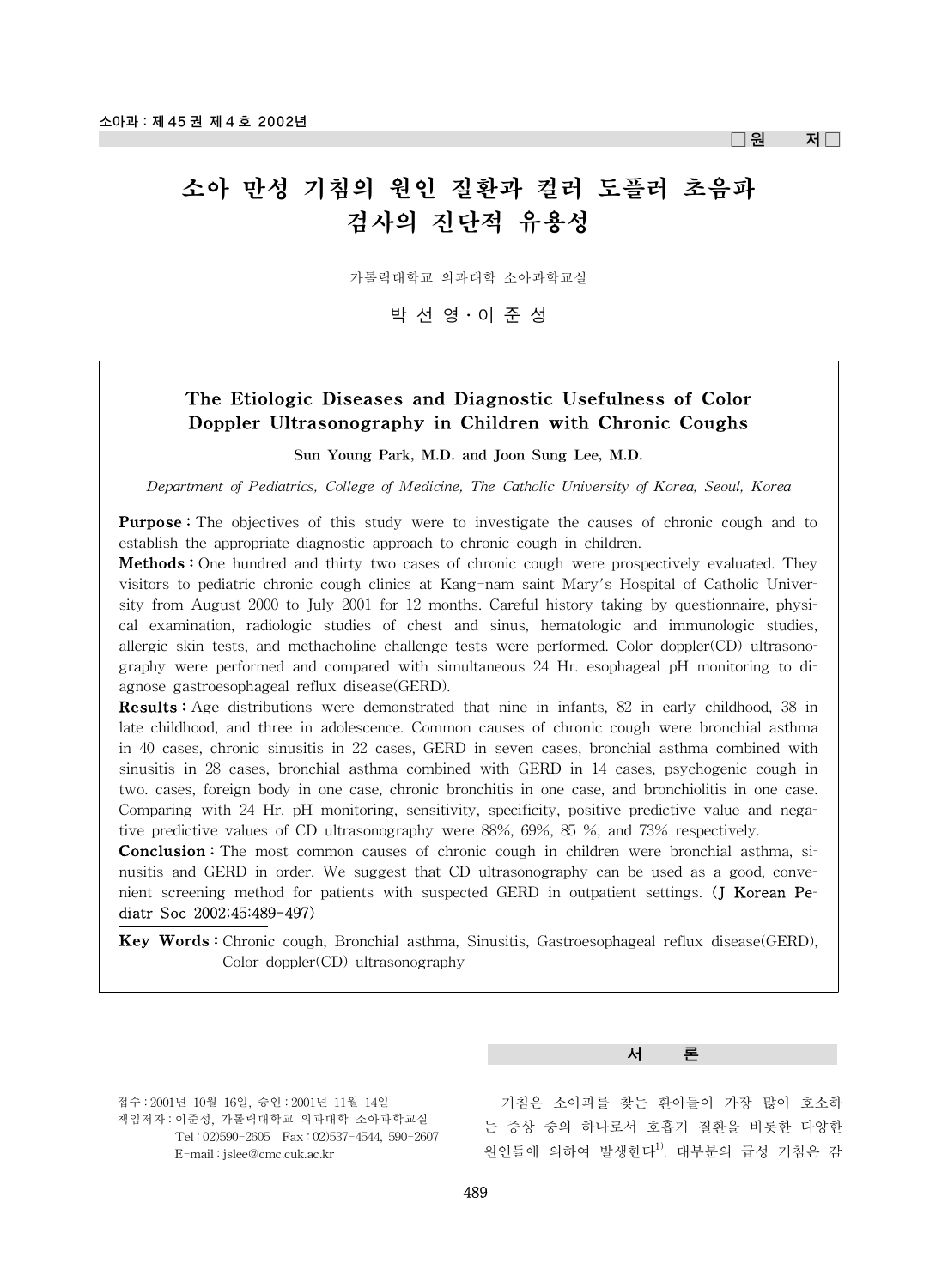기와 같은 상기도 감염에 의하여 유발되며 1-2주 이 상 지속되는 경우는 드물다. 이와 같이 호흡기 질환의 한 증상으로 나타나는 기침은 호흡기 방어기전의 일 종으로서 질환의 경과에 따라 저절로 소실되는 자기 제어성이나 드물게는 장기간 지속하거나 자주 재발하 기도 한다. 만성 기침은 급성 기침과는 달리 3주 이상 장기간 기침을 하는 경우를 말한다2). 이런 경우 대부 분의 사람들은 "기침 감기를 달고 산다"고 단순하게 생각하는 경향이 있는데, 이런 만성 기침은 단순한 감 기의 반복이 아니라 잠재된 다양한 질환에 의하여 유 발된다고 하며 이때의 기침은 잠재된 질환을 찾아 그 것을 치료하여 달라고 하는 신호음이라 할 수 있다.

만성 기침을 유발하는 질환은 다양하나 흔한 주된 원인 질환으로는 기관지 천식, 부비동염에 의한 후비 루증후군, 위식도역류증 등이며 그 외에 선천성 기형, 호흡기 이물, 세균 감염, 심인성(psychogenic)요인 등 으로 알려져 있다. 이러한 만성 기침은 환아나 부모들 에게 근심을 줄 뿐만 아니라 일상 생활에도 큰 지장 을 초래하기 때문에 적극적인 원인 규명과 치료가 필 요하다<sup>3)</sup>. 근자에 만성 기침은 우리나라 소아에서도 흔 히 접할 수 있는 중요한 질환의 하나인데도 불구하고 원인 질환에 대한 연구는 미미하다<sup>4, 5)</sup>.

더불어 위식도역류증은 만성 기침의 중요한 원인 질환임에도 외래 수준에서 시행할 수 있는 특이적인 검사 방법이 많지 않아 진단에 어려움이 있었다. 컬러 도플러 초음파 검사는 인체에서 혈류에 관한 검사에 많이 사용되고 있는 간편하고 비침습적인 검사로 최 근 위식도역류증의 진단에 이를 응용한 보고가 있다  $^{6, 7)}$ . 따라서 연구자는 한국 소아의 일부에서 만성 기 침의 원인 질환의 종류와 빈도, 그리고 위식도 역류증 의 진단에 컬러 도플러 복부 초음파 검사의 유용성 등을 알아보아 만성 기침 환아에 대한 적절한 진단적 접근 방법과 관리 지침을 설정하는데 도움을 얻기 위 하여 이 연구를 시행하였다.

#### 대상 및 방법

#### 1. 대 상

2000년 8월부터 2001년 7월까지 일년 동안 가톨릭 대학교 강남성모병원 소아과 만성 기침 클리닉에 3주 이상 지속적인 기침을 주소로 내원하였던 환아를 전 향적으로 조사하였다. 대상 환아는 모두 132명이었으 며(남아 70명, 여아 62명), 연령은 4개월에서 13세까 지였고 평균 연령은 48개월이었다. 대상 환아의 연령 을 영아기(1세 이하), 유아기(2-5세), 학령기(6-10세), 청소년기(11세 이상)로 구분하여 만성 기침의 원인을 살펴보았다.

#### 2. 방 법

일년 동안 내원한 환아를 대상으로 보호자에게 만 성 기침에 대한 설문지를 작성하게 하여 자세한 병력 청취가 이루어졌다. 이 설문지 속에는 환아의 나이, 성별, 과거력, 가족력, 기침의 기간, 횟수, 양상, 동반 증상, 악화 인자, 주거 형태 등을 자세하게 수록하도 록 하였다. 호흡기 질환과 부비동염의 유무를 알기 위 해 흉부 X-선 검사와 부비동 X-선 검사(Water's view, Caldwell's view)를 시행하였고 4 mm 이상의 점막 비후나 완전 혼탁, 혹은 기액층(air fluid level) 이 있는 경우를 부비동염으로 진단하였다. 알레르기 소인 및 면역결핍증의 유무를 알아보기 위하여 말초 혈액검사와 총 호산구 수 그리고 혈청 면역글로불린 과 림프구 아형을 측정하였다.

혈청 면역글로불린(IgG, IgA, IgM, IgE)은 enzyme linked immunosorbent assay(ELISA) 방법으 로 측정하였고 림프구의 아형은 Coulter사(Hialeah FL, USA)의 단일 클론 항체를 이용하여 CD19(B4 양성), CD3(T3 양성), CD4(T4 양성), CD8(T8 양성) 의 4가지로 구분하였다. B4, T3, T8에는 fluoresceine isothiocyanate(FITC)를 부착하였고 T4에는 phycoerythrin(RD-1)을 부착하였다. 준비된 검체를 flowcytometry(Coulter. Epics profile II)를 이용하여 분 석하였으며 각 검체당 10,000개의 세포를 계수하여 총 림프구 중 양성 세포의 수를 백분율로 표시하였고, 각 림프구 아형세포의 수는 총 림프구 수와 각 아형 의 백분율을 이용하여, T4/T8비는 각각의 백분율을 이용하여 구하였다.

기관지 천식은 알레르기력 및 알레르겐 IgE, 총 IgE 그리고 기도과민성 존재에 근거를 두어 5세 미만 에서는 기관지 확장제를 흡입하여 기침 등의 증상이 현저히 개선되는 경우로 하였고, 5세 이상의 소아에서 는 메타콜린 유발 검사(methacholine challenge test) 를 실시하여 기도 과민성을 증명하였다.

알레르겐 특이 IgE를 위한 검사에는 집먼지 진드 기 2종(*Dermatophagoides pteronyssinus, Derma-*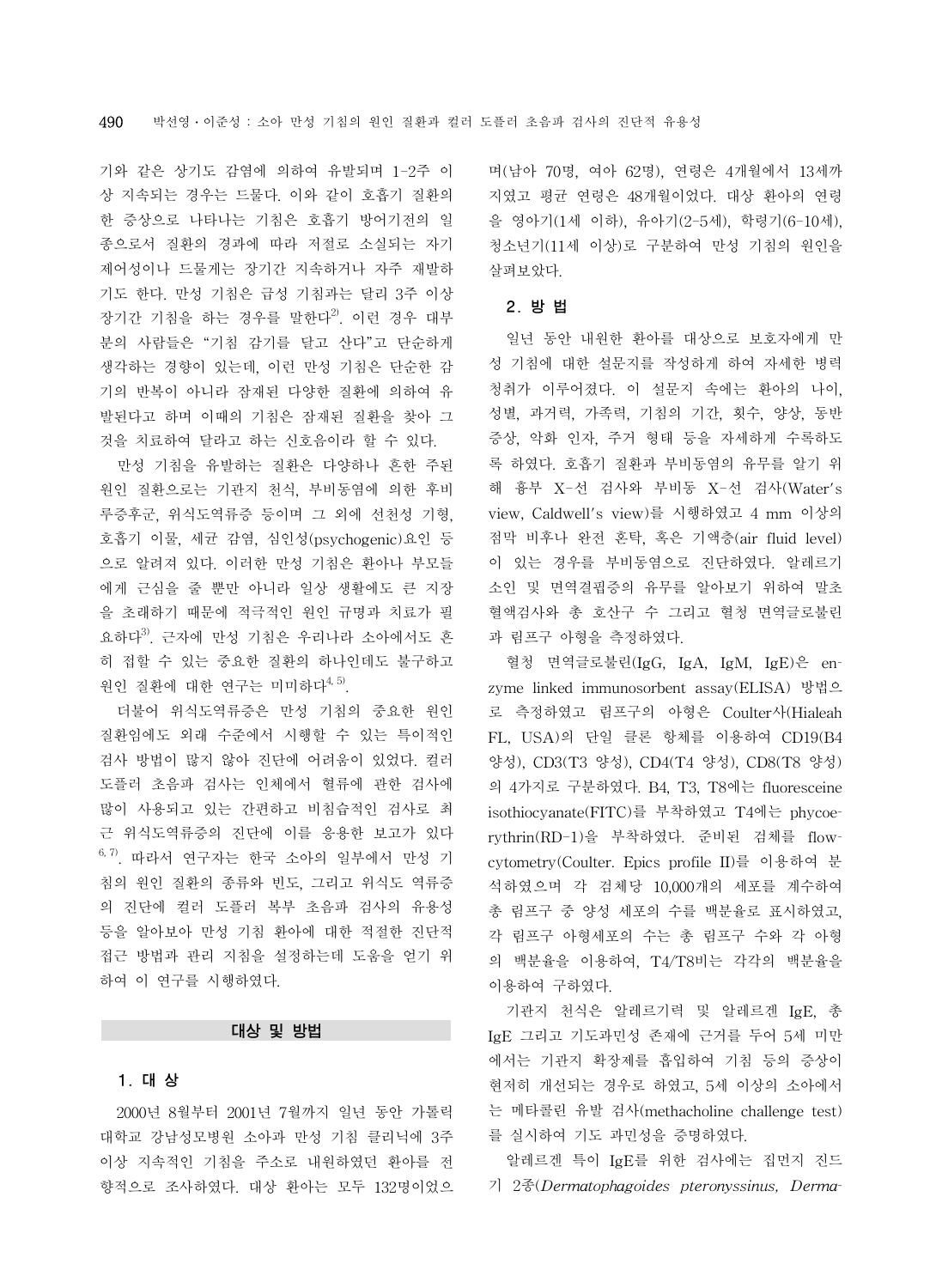*tophagoides farinae*)과 계란, 우유에 대한 특이 IgE 치를 포함하고 있고 이것은 RAST kit을 이용하여 측 정하였다.

메타콜린 유발 시험은 기도의 과민성을 증명하기 위해 순차적으로 희석된 메타콜린을 흡입시키고(최종 농도; 25.0 mg/mL) 1초간 호기량(FEV1 : forced expiratory volume-in 1 sec)이 대조군인 생리식염수 흡입시보다 각각 20% 감소할 경우 기도반응이 존재 하는 양성으로 판단하였다. 24시간 위식도 역류검사는 측정 관에 완충용액으로 pH 7.01과 1.07로 보정된 연 성 micro pH 전극(Monocrystant, Synectics Medical AB, Sweden)을 사용하였다.

직경 2.1 mm의 pH 탐식자가 하부 식도 괄약근으 로부터 3 cm 정도 상방에 위치하도록 fluoroscopy로 확인 후 고정하였고 외부 대조 전극은 흉벽에 부착하 였다. 24시간 부착하여 보행이 가능한 기록 장치인 Digitrapper MkIII(Synectics Medical AB, Sweden) 로 측정한 후 컴퓨터 소프트웨어인 EsoHogram(Gastrosoft,Inc.,Chicago,IL,USA)으로 분석하여 영아인 경 우, Biox-Ochoa score 11.99 이상 그 이후의 연령 군에서는 DeMee ster score 14.72 이상인 경우를 위 식도 역류로 진단하였다.

컬러 도플러 초음파 검사는 검사 전 4시간 동안 금 식한 뒤 검사 직전에 우유 또는 주스를 먹여 위를 팽 창시킨 후 5 MHz linear array transducer를 사용하 여 앙와위로 심와부에서 사선 시상스캔(oblique sagittal scan)으로 시행하였다. 검사는 환아가 의식이 있 는 상태에서 실시하였으며 음식을 먹인 후 최초 5분 간은 제외하고 이후부터 10분간 위식도 역류의 횟수, 강도, 지속시간 등을 관찰하였다. 심하게 우는 경우와 기침 등으로 인하여 나타나는 역류는 제외하였다. 컬 러 도플러 초음파의 조작은 위에서 식도로 향하는 역 류를 푸른색으로 나타나게 하였고, 의미 있는 역류는 5초 이상 지속되는 경우로 하였다.

## 1. 성비 및 연령 분포

대상 환아의 성별은 남녀가 각각 70명과 62명(1.1 : 1)로 비슷하였고, 연령별로는 영아기 9명, 유아기 82 명, 학령기가 38명, 청소년기가 3명으로 유아기 환아 가 62.2%로서 가장 많은 비중을 차지하고 있었다

결 과

(Table 1).

#### 2. 원인 질환

만성 기침의 원인 질환들을 살펴보면 기관지 천식 이 40례(30.3%), 부비동염 22례(16.6%), 위식도역류증 7례(5.3%), 기관지 천식과 부비동염이 복합된 경우가 28례(21.2%), 기관지 천식과 위식도역류증의 복합예 가 14례(10.6%), 부비동염과 위식도역류증 복합예가 4례(3.1%) 그리고 위 3가지 질환이 함께 복합된 예도 4례(3.1%)였다. 그 외의 질환들로는 후두연화증 2례, 심인성(psychogenic) 기침 2례, 이물질 흡인, 만성 기 관지염, 선택적 IgA 결핍증 등이 각각 1례 관찰되었 으며 원인을 알 수 없었던 경우도 5례(3.7%) 있었다 (Table 2, Fig. 1). 만성 기침이 단독 질환에 의한 경 우가 77례(58.3%)로 대부분이었으나 복합된 경우도

Table 1. Age Distribution in Children with Chronic Cough

| Age(yr)   | $Total(\%)$ |
|-----------|-------------|
| $() - 1$  | 9(6.8)      |
| $2 - 5$   | 82(62.2)    |
| $6 - 10$  | 38(28.8)    |
| $11 - 15$ | 3(2.2)      |
| Total     | 132(100.0)  |

Table 2. Etiologic Diseases of Chronic Cough by Age Group

|                          | Age(yr)          |    |                  |                                    |    |
|--------------------------|------------------|----|------------------|------------------------------------|----|
| Diseases                 |                  |    |                  | $0-1$ 2-5 6-10 11-15 Total         |    |
| Asthma                   | 3                | 21 | 15               | 1                                  | 40 |
| Sinusitis                | $\Omega$         | 17 | 5                | Ω                                  | 22 |
| GERD"                    | 1                | 5  | 1                | 0                                  | 7  |
| Asthma + Sinusitis       | $\Omega$         | 20 | 8                | Ω                                  | 28 |
| $A$ sthma + GERD         | $\Omega$         | 10 | 4                | Ω                                  | 14 |
| Sinusitis + GERD         | Ω                | 3  | 1                | Ω                                  | 4  |
| Asthma + Sinusitis +     |                  | 2  | 2                | Ω                                  | 4  |
| GERD                     |                  |    |                  |                                    |    |
| Laryngomalacia           | 2                | 0  | $\Omega$         | Ω                                  | 2  |
| Psychogenic cough        | ∩                | 0  | 1                | 1                                  | 2  |
| Foreign body             | $\left( \right)$ | 1  | $\left( \right)$ | $\scriptstyle\left(\right.\right)$ | 1  |
| Chronic bronchitis       | 0                | 0  | $\Omega$         | 1                                  |    |
| Selective IgA deficiency | $\Omega$         | 1  | $\left( \right)$ | $\left( \right)$                   |    |
| <b>Bronchiolitis</b>     | 1                | 0  | $\Omega$         | ( )                                |    |
| Unknown                  | 2                | 2  |                  |                                    | 5  |

\* GERD : gastroesophageal reflux disease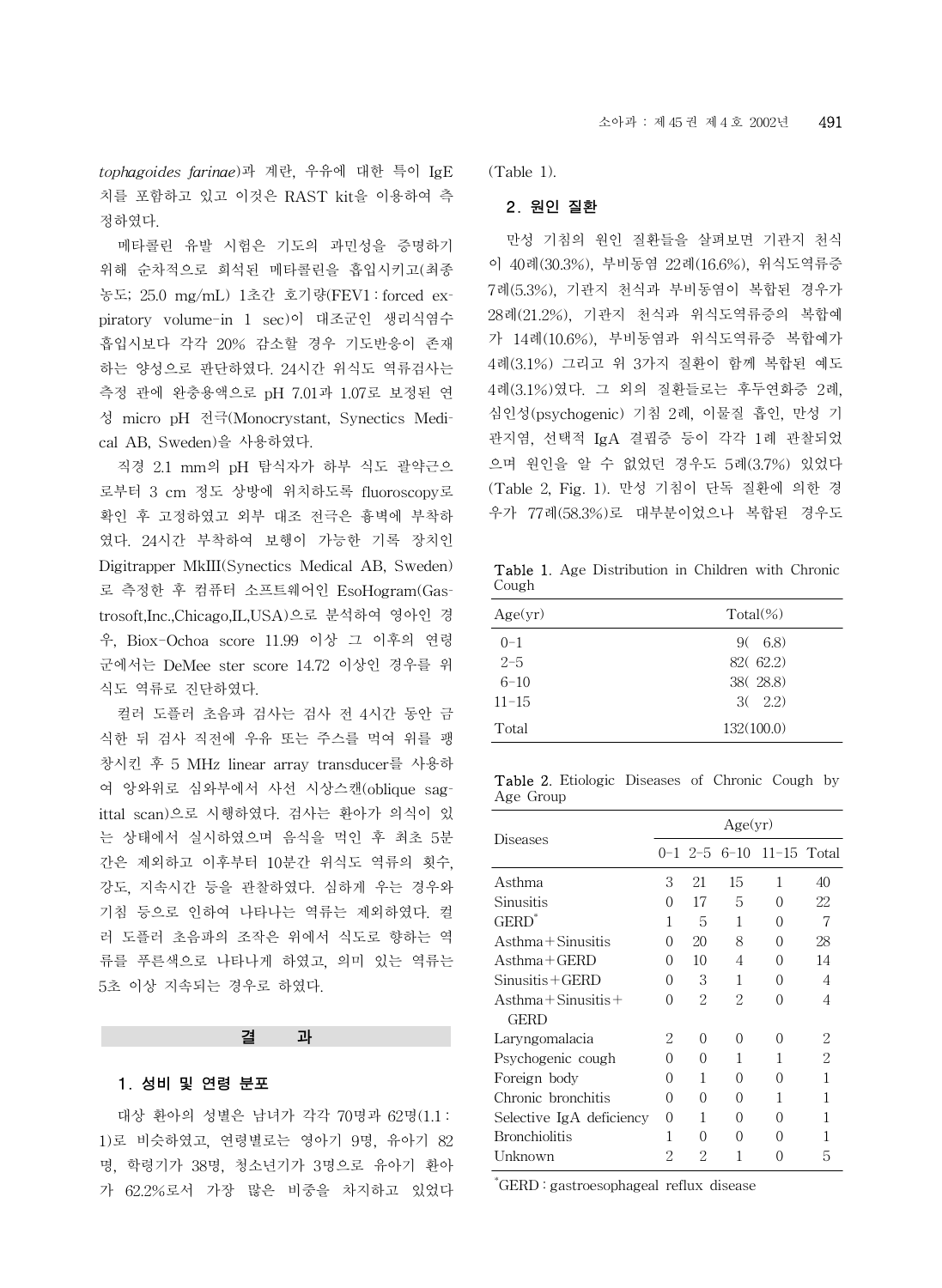많아 2가지 질환에 의한 경우가 46례(34.8%), 3가지 원인 질환이 복합된 경우도 4례(3.1%) 관찰되었다 (Fig. 2). 단독 그리고 복합된 질환을 포함하였을 경 우, 기관지 천식이 86례(65.1%)로 대상 환아의 반 이 상이었으며 그리고 부비동염 58례(43.9%), 위식도역 류증 29례(22.0%)로서 위 3가지 질환이 소아 만성 기 침 원인 질환들의 대부분을 차지하였다(Fig. 3).

#### 3. 연령별 원인 질환

영아기(n=9)의 원인 질환으로는 기관지 천식 3례, 후두연화증 2례, 세기관지염 1례, 위식도역류증 1례, 원인을 알 수 없는 경우 2례였으며 유아기(n=82)의 원인 질환으로서는 기관지 천식 21례, 부비동염 17례, 위식도역류증 5례, 기관지 천식과 부비동염이 복합된 경우가 20례, 기관지 천식과 위식도역류증이 복합된 경우가 10례, 부비동염과 위식도역류증이 복합된 경우 가 3례이며 세 질환이 함께 복합된 경우도 2례이었으 며, 그 외에 이물질 흡인, 선택적 IgA 결핍증 등이 각 1례, 그리고 원인 미상이 2례였다. 이 연령군에서 단 독 질환에 의한 경우가 45례(54.9%)였으며 복합 질환



Fig. 1. The etiologic diseases of chronic cough in children. \* GERD : Gastroesophageal reflux disease.



Fig. 2. Percentage of patients Presenting single or combined etiologic diseases.

에 의한 경우는 35례(42.7%)였고, 복합 질환을 포함 한 경우 기관지 천식은 53례(64.6%), 부비동염은 42 례(51.2%)였으며 위식도역류증은 20례(24.3%)였다. 학령기(n=38)에서는 기관지 천식 15례, 부비동염 5례, 위식도역류증 1례, 기관지 천식과 부비동염이 복합된 경우는 8례, 기관지 천식과 위식도역류증이 복합된 경 우는 4례, 부비동염과 위식도 역류증이 복합된 경우는 1례이며 3가지 질환이 복합된 경우도 2례였고 그 외 에 심인성 기침이 1례 그리고 원인 미상이 1례 관찰 되었다. 이 연령군에서도 단일 원인 질환에 의한 경우 는 22례(57.9%), 복합 원인 질환에 의한 경우는 15례 (39.5%)였다. 복합 원인 질환을 포함하였을 경우, 기 관지 천식은 29례(76.3%), 부비동염은 16례(42.1%), 위식도역류증은 8례(21.1%)였다. 청소년기(n=3)의 원 인 질환은 기관지 천식 1례, 심인성 기침 1례, 만성 기관지염 1례였다(Table 2).

전 연령에 걸쳐 기관지 천식, 부비동염, 위식도역류 증이 중요한 원인 질환들이었으나 영아기에서는 후두 등 상기도의 해부학적 장애와 심한 위식도역류증이 관찰되었다. 유아기, 학령기 등에서는 영아기에 비해 복합 원인 질환들에 의한 경우가 증가하기 시작하였 고 부비동염이 중요 원인 질환으로 대두되었다. 위식 도역류증 역시 원인 질환의 일부였으나 단독인 경우 보다는 기관지 천식 등과 복합된 경우가 많았다. 청소 년기의 만성 기침은 음성 틱(vocal tic)과의 감별이 요구되었다.

#### 4. 면역학적 및 메타콜린 유발 검사

체액성 및 세포성 면역 결핍 유무를 조사한 바 1례 에서 혈청 IgA가 5 mg/dL 이하로 측정되어 선택적



Fig. 3. The etiologic diseases of chronic cough in children. \* GERD : gastroesophageal reflux disease.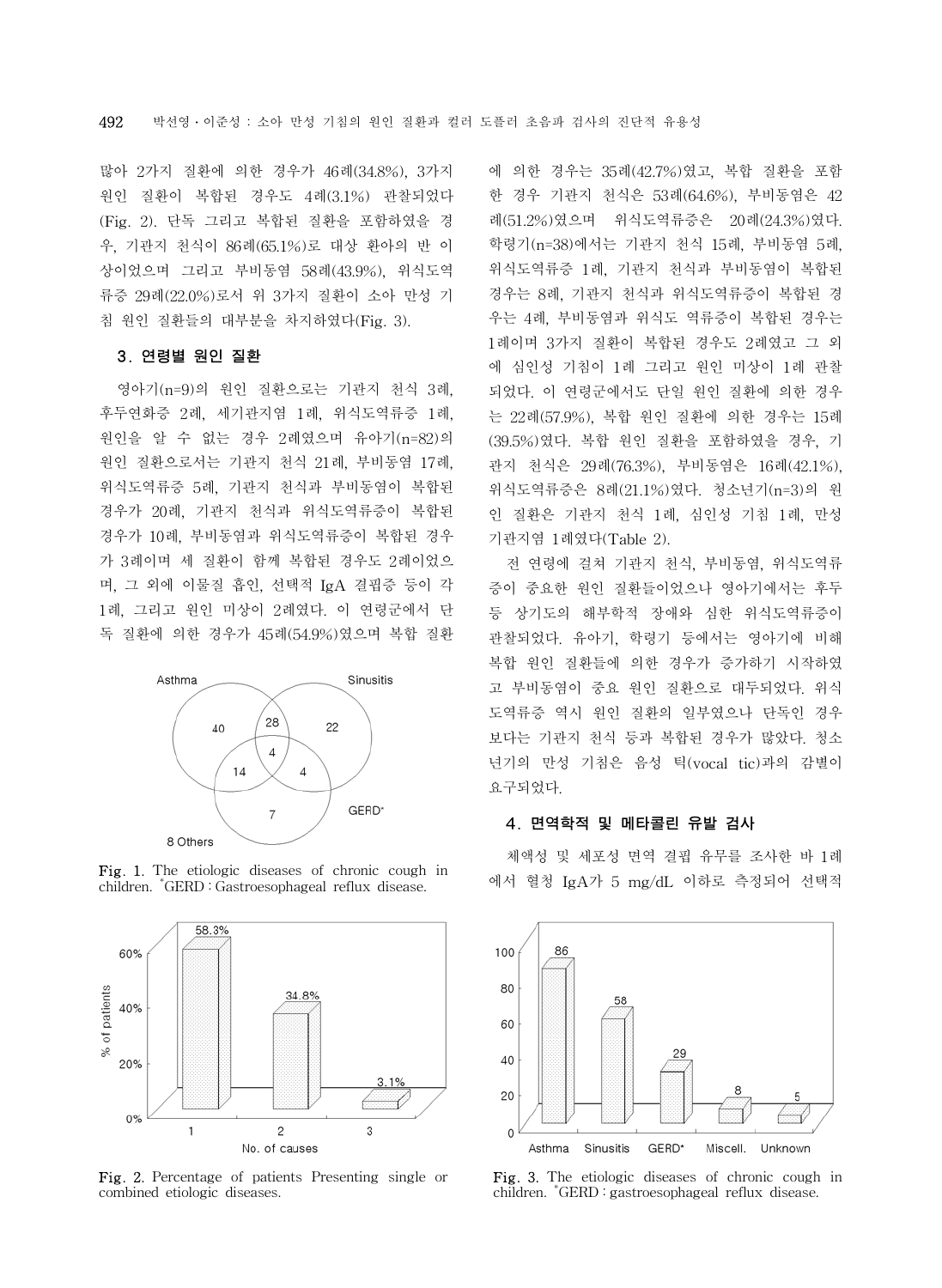|                | Asthma             | Others             |
|----------------|--------------------|--------------------|
| IgG(mg/dL)     | $973.82 \pm 196.2$ | $960.51 \pm 310.9$ |
| IgA            | $90.44 \pm 43.1$   | $81.02 \pm 46.9$   |
| IgM            | $153.92 \pm 48.6$  | $145.91 \pm 54.1$  |
| $IgE(IU/mL)^*$ | $539.43 \pm 271.8$ | $97.45 \pm 114.5$  |
| $T3/(\mu L)$   | $65.22 \pm 7.4$    | $66.56 \pm 8.1$    |
| T4             | $42.85 \pm 9.0$    | $39.01 \pm 7.1$    |
| T <sub>8</sub> | $23.75 \pm 6.3$    | $23.50 \pm 6.7$    |
| T4/T8          | $1.96 \pm 0.7$     | $1.81 \pm 0.7$     |
| Β4             | $22.41 \pm 6.1$    | $23.33 \pm 8.9$    |

Table 3. Serum Immunoglobulin Levels and Lymphocyte Subsets in Asthma and Others

\* *P*<0.01, Asthma compared with others

IgA 결핍증으로 진단되었다. 그 외에 기관지 천식과 기타 질환들간에 측정 비교한 혈청 면역 글로불린치에 있어서 IgG, IgA, IgM은 기관지 천식과 기타 질환 사이에 유의한 차이가 없었으나 IgE는 기관지 천식의 경우 539.43±271.8 IU/mL, 기타 질환은 97.45±114.5 IU/mL로 양군간에 유의한 차이가 있었다(*P*<0.01, Table 3). 림프구 아형(B4, T3, T4, T8) 그리고 T4/T8을 기관지 천식과 기타 다른 질환간에 비교한 바, 기관지 천식 환아에서 T4, T4/T8이 증가된 경향 은 있으나 통계적으로 유의한 차이는 없었다(Table 3). 메타콜린 유발 검사는 총 48명(유아기; 7명, 학령 기 및 청소년기; 41명)에게 시행하여 43명이 양성 반 응(유아 3명은 실패, 2명은 25 mg/mL 이상)을 보였 다. 양성 반응을 보인 평균 메타콜린 농도는 8.06 mg/mL이었으며 농도 0.2 mg/mL 미만에서 반응을 보인 경우는 2례, 0.2 mg/mL 이상 2 mg/mL 미만에 서 반응을 보인 경우는 9례, 2 mg/mL 이상 10 mg/ mL 미만에서 반응을 보인 경우는 20례, 10 mg/mL 이상 25 mg/mL 이하에서 반응을 보인 경우는 12례 로서 메타콜린 유발 검사상 대부분 경도의 기도 과민 성을 보였다(Table 4).

#### 5. 24시간 식도 pH 측정 및 컬러 도플러 초음파 검사

위식도역류증의 진단에 있어서 외래 수준에서 간단 하게 시행할 수 있는 검사 방법으로서의 컬러 도플러 초음파 검사의 유용성을 알아보기 위하여 컬러 도플 러 초음파 검사와 24시간 식도 pH를 함께 측정하였 던 환아 51명(남아 27명, 여아 24명, 평균 연령 38개 월)을 대상으로 하여 그 결과를 상호간에 비교 관찰

|  |                    | <b>Table 4.</b> Methacholine Challenge Test in Children |  |  |
|--|--------------------|---------------------------------------------------------|--|--|
|  | with Chronic Cough |                                                         |  |  |

| Doses of methacholine $(mg/mL)$ | No. of patients |
|---------------------------------|-----------------|
| < 0.2                           | 2               |
| $0.2 - 5.2$                     | 9               |
| $2 - 10$                        | 20              |
| $10 - 25$                       | 12              |
| >25                             | 2               |
| Mean: 8.06                      | Total:45        |

Table 5. Comparison between Color Doppler Ultrasonography and 24 Hour pH Monitoring in Chronic Cough Children

|                                                                            | 24 Hr pH Monitoring                                                      |          |  |  |
|----------------------------------------------------------------------------|--------------------------------------------------------------------------|----------|--|--|
| CD ultrasonography                                                         | Positive                                                                 | Negative |  |  |
| Positive<br>Negative                                                       | 29<br>4                                                                  | 5<br>11  |  |  |
| Total                                                                      | 33                                                                       | 16       |  |  |
| Sensitivity $(29/33)$ =88%<br>Posivive predictive value<br>$(29/34) = 85%$ | Specificity $(11/16)=69\%$<br>Negative predictive value<br>$(11/15)=73%$ |          |  |  |

\* CD ultrasonography : Color doppler ultrasonography

하였다. 24시간 식도 pH 검사에서 위식도역류증이 확 인되었던 환아 중 컬러 도플러 초음파 검사에서도 역 류가 보였던 경우는 29명, 24시간 식도 pH 검사에서 음성이며 초음파 검사에서 역류가 없었던 경우는 11 명, 24시간 식도 pH 검사에서 음성이었으나 초음파 검사에서 역류로 나타난 경우는(위양성) 5명, 24시간 식도 pH 검사에서 역류가 확인되었으나 초음파에서 역류가 보이지 않았던 경우는(위음성) 4명이었다. 위 식도역류증의 진단에 있어서, 24시간 식도 pH 측정 결과를 표준으로 삼아 비교한 컬러 도플러 초음파 검 사의 민감도(sensitivity)는 88%였고 특이도(specificity)는 69%로 나타났고 양성 예견치(positive predictive value)는 85%, 음성 예견치(negative, predictive value)는 73%로 측정되었다(Table 5).

#### 고 찰

만성 기침을 호소하여 소아과 외래를 찾은 환아를 대상으로, 그 원인 질환들을 살펴 본 바 기관지 천식, 부비동염, 위식도역류증이 소아 만성 기침의 3대 중요 질환임을 알 수 있었다.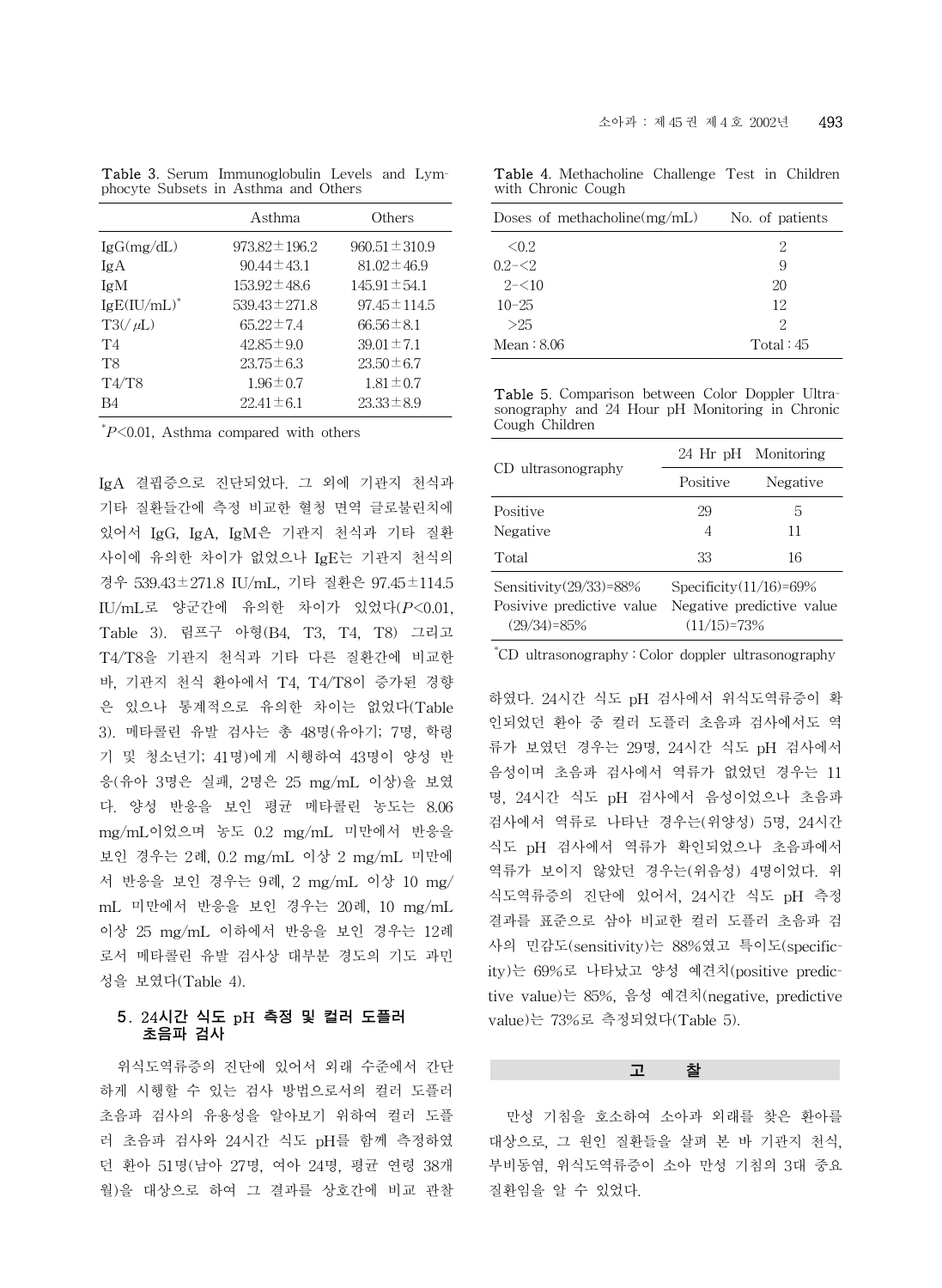소아에서 급성 기침의 대부분은 상기도 감염과 같 은 급성 호흡기 감염에 의하여 유발되며 1-2주 이상 을 경과하는 경우가 드물다. 그러나 만성 기침은 호흡 기 뿐만 아니라 다양한 장기의 기능 장애에 의하여 유발되며8, 9) 3주 이상 지속적으로 기침을 하여 "기침 감기를 달고 산다"는 느낌을 주곤 한다. 이와 같은 만 성 기침은 소아과를 방문하는 환아들이 가장 많이 호 소하는 증상 중의 하나로서 1980년도 초반 미국에서 는 1년 동안 소아과 외래 환자의 6.7%가 만성기침을 주 증상으로 내워 하였다고 하며, 1994년 조 등<sup>5)</sup>의 국내보고에 의하면 입원 환아의 5.5%가 만성 기침이 주 증상이었다고 하였다.

근자에 공해 및 대기오염의 증가에 의하여 호흡기 질환이 점증하는 추세에 미루어 보아 만성 기침을 호 소하는 환아는 좀 더 증가하였을 것이라 여겨지고 생 활의 서구화 패턴을 닮아 가는 우리나라에서도 이러 한 현상은 공통적이라 생각된다. 이와 같이 만성 기침 이 중요한 질환의 일종으로 간주됨에 따라 이의 원인 질환들에 대한 많은 보고들이 있으나10, 11), 국내의 보 고는 많지 않다. 기존의 보고들에 의하면, 소아에서 만성 기침의 원인 질환의 빈도는 기관지 천식, 부비동 염, 위식도역류증의 순으로 빈번하다.

본 연구에서도 만성 기침의 원인 질환 빈도 순은, 단독 원인 질환으로 기관지 천식 30.3%, 부비동염 16.6%, 위식도역류증 5.3%였으며 이에 더하여 복합 질환 환아를 포함하였을 경우, 기관지 천식 65.1%, 부 비동염 43.9%, 위식도역류증 21.9%의 순으로 다른 보 고자 $^{11)}$ 의 결과와 유사하다. 성인에서도 만성 기침의 3 대 중요 질환은 소아와 같으나 빈도는 상이하여, 후비 루 증후군, 기관지 천식, 위식도역류증 순으로 빈번하 다12, 13). 후비루 증후군은 부비동염, 알레르기, 감염 후 혹은 vasomotor 비염 시에 나타날 수 있는 증후군으 로 "목 뒤로 무엇이 넘어가는 느낌"을 많이 호소하는 증후군이다.

본 연구에서는 후비루 증후군을 부비동염에 국한 시켰고 성인의 연구에서는 다양한 유발 질환을 후비 루 증후군에 포함시킴으로서 만성 기침의 원인 질환 빈도순에 차이가 생겼다고 여겨진다.

부비동 내의 점액은 부비동구(ostium)로 원활하게 배출되어야 하는데 여러 원인들에 의하여 점액 배출 이 잘 이루어지지 않으면 부비동내에 점액이 저류되 고 이차적인 감염에 의하여 염증이 유발 악화되어 부 비동염이 발생된다.

부비동염 특히 만성 부비동염의 주증상은 주로 야 간에 지속적으로 하는 기침인데 이런 기침은 부비동 내의 화농성 분비물이 구인두(oropharynx)나 인두의 자극 수용체(irritant receptor)를 자극하여 유발된다 고 하다.

기관지 천식의 주 증상은 기침, 천명, 호흡곤란으로 서 상기 증상이 뚜렷하면 기관지 천식을 진단하는데 커다란 어려움은 없다. 그러나 일부 기관지 천식에서 는 기침만을 유일한 증상으로 호소하는데 이를 기침 이형천식(cough variant asthma)이라 한다14). 기침이 형천식은 전형적인 기관지천식의 초기 혹은 경증의 기관지 천식으로 간주되며 예후 역시 시간이 경과하 면 증상이 소멸된다고도 하고 조기에 진단을 하여 적 극적인 치료를 하지 않으면 전형적인 기관지 천식으 로 이행하기도 한다는 등 논란이 있다. 그러나 기침이 형천식 역시 전형적인 기관지 천식과 같이 기도 과민 성이 중요한 병태생리로서 객관적으로 이를 증명함으 로서 진단할 수 있다<sup>10)</sup>. 본 연구에서도 만성 기침을 주 증상으로 내원한 환아에서 메타콜린 유발 검사를 시행한 바, 양성 반응을 보인 평균 메타콜린 농도가 8.06 mg/mL로서 경도의 기도 과민성을 보여 대부분 이 기침이형천식임을 알 수 있었다.

만성 기침은 단일 질환에 의한 경우도 많으나 복합 질환에 의한 경우도 빈번하다. 성인 78명을 대상으로 조사한 Bruno 등13)의 보고에 의하면 단독 질환에 의 한 경우가 8.5%, 복합 질환에 의한 경우가 61.5%였으 며 Smyrnios 등 $^{15}$ 은 객담 분비를 동반한 성인 만성 기침 환자를 대상으로 그 빈도를 살펴본 바, 단독 질 환에 의한 경우가 38%, 2가지 질환에 의한 경우가 36 %, 3가지 질환에 의한 경우도 26%라 하였으며 흉부 X-선 사진이 정상이며 고혈압 약물 복용의 병력이 없 는 비흡연자의 만성 기침은 거의 100%가 후비루 증 후군, 기관지 천식, 위식도역류증에 의한다고 하였다.

본 연구에서도 단독 질환에 의한 경우 58.3%, 복합 질환에 의한 경우 37.8% 그중 2가지 질환에 의한 경 우가 34.8% 그리고 3가지 질환에 의한 경우도 3.1% 였다. 성인들의 보고에 비해 복합 질환에 의한 경우의 빈도가 낮은데, 이는 본 연구에서는 후비루증후군의 유발 질환에 부비동염만을 대상으로 하여 후비루증후 군의 빈도가 낮고 성인이 소아에 비해 좀더 다양한 질환에 이환될 가능성이 높기 때문이라 생각된다.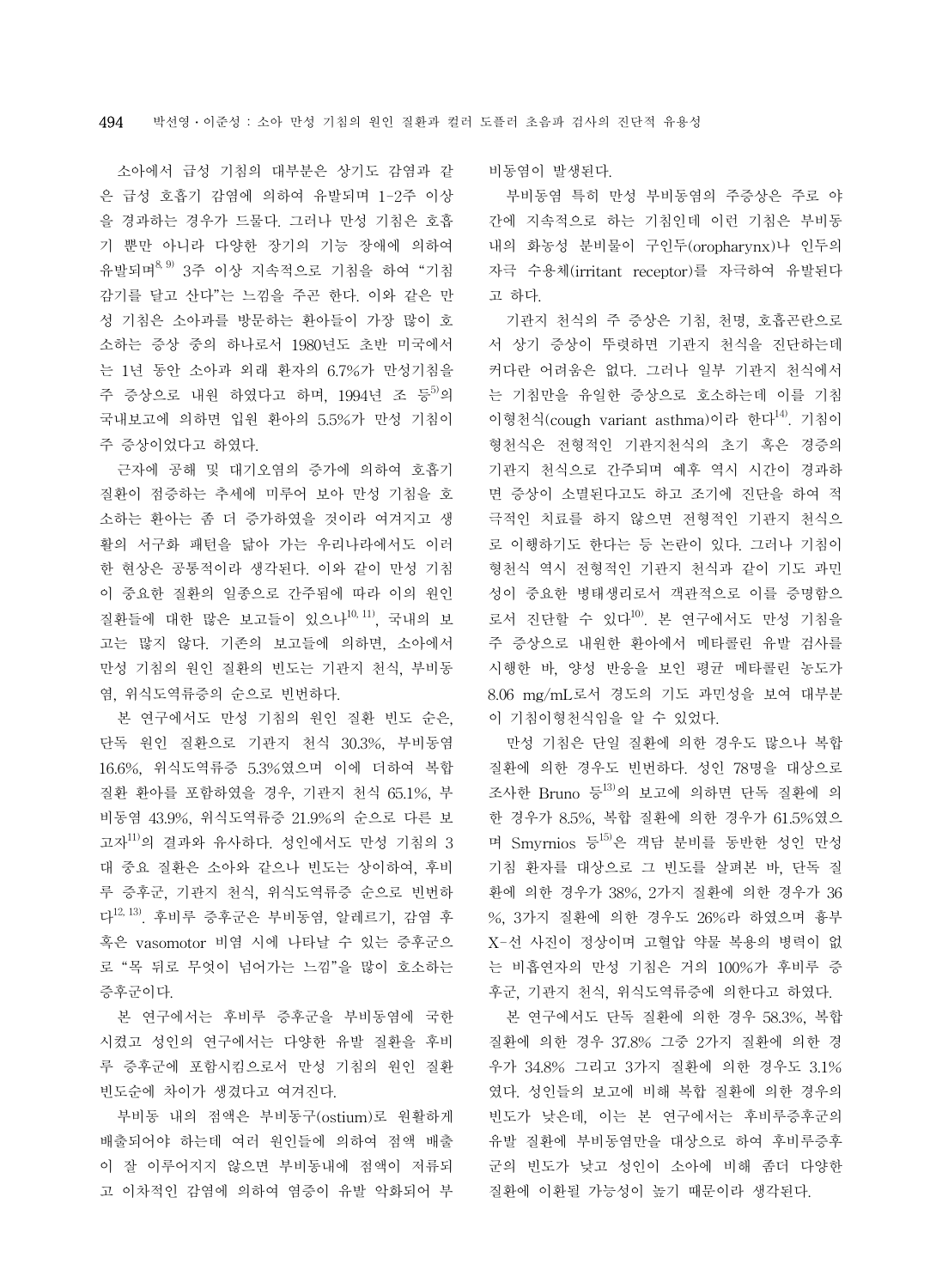복합 질환으로서는 기관지 천식과 부비동염, 기관 지 천식과 위식도역류증이 빈번하다16). 만성 부비동염 의 원인은 다양하나 소아에서는 알레르기가 가장 중 요하다. Rachelefskey 등17)은 만성 부비동염 환아에 서 알레르겐 피부검사 양성율이 51%이며 장기간의 치료에도 반응하지 않는 부비동염 환아에서는 알레르 기 질환에 대한 검색이 필수적이라 하였다.

소아에서 기관지 천식과 만성 부비동염의 병인에 알레르기가 중요한 역할을 한다면 알레르기 소인이 있는 환아에서 기관지 천식과 만성 부비동염은 서로 복합적으로 존재할 가능성이 높다. Irwin 등18)은 만성 기침 성인에서 후비루증후군과 기관지 천식이 복합 된 경우가 18%라 하였고 Bruno 등 3)은 20%, 본 연 구에서도 21%로서 다른 보고자들과 유사한 결과를 관찰할 수 있었다 $^{2}$ .

기관지 천식과 부비동염이 복합되어 있을 경우에는 만성 기침뿐만 아니라 부비동염이 기관지 천식에 영 향을 미쳐 증상을 악화시킨다. 이와 같은 부비동염에 의한 기관지 천식의 악화는 비-부비동-기관지 반사에 의한다. 비-부비동-기관지 반사란 코, 비인두, 부비동, 상기도에 존재하는 수용기가 비분비물에 의하여 자극 받으면 하기도의 과민 반응을 초래하여 기관지가 수 축되는 현상이다. 그러므로 기관지 천식에 대한 치료 반응이 좋지 않을 때는 부비동염 유무를 살펴보아 이 를 치료하는 것이 효과적이라 한다.

한편 본 연구에서 다른 질환과 복합된 위식도역류 증은 16.6%였으며 기관지 천식과 복합된 위식도역류 증도 대상 환아의 10.6%였다. 이와 같이 복합된 위식 도역류증은 기관지 천식을 악화시키기도 하며 기관지 천식이나 만성 기침이 위식도역류증을 유발 악화 시 키기도 한다19, 20). 이런 경우 만성 기침이나 기관지 천 식이 위식도역류증을 유발한 것인지 또는 위식도역류 증이 만성 기침이나 기관지 천식을 유발 내지는 악화 시키는지는 뚜렷이 알 수 없으나 위식도역류증 검사 상 양성 소견을 보이면서 이를 치료하여 기침이 호전 되면 위식도역류증이 만성 기침을 유발하였다고 생각 할 수 있다.

소아 만성 기침의 원인 질환은 성인과는 달리 연령 에 따라 조금씩 차이가 있다. Holinger와 Sanders<sup>11)</sup> 에 의하면 18개월 이하의 영아에서는 이상 무명 동맥, 기침이형천식, 위식도역류증이 가장 흔한 원인 질환들 이고 18개월에서 5세까지의 유아기에서는 부비동염이, 6세에서 16세 사이에는 기침이형천식이 가장 흔한 원 인이며, 심인성 기침, 부비동염이 다음으로 빈번하다 고 하였으며 전체 환아를 대상으로는 기침이형천식이 그리고 부비동염, 위식도역류증, 이상무명동맥, 심인성 기침 등이 다음으로 빈번하다고 하였다.

일반적으로 소아 전 연령에 걸쳐 만성 기침의 가장 흔한 원인 질환은 반응성 기도 질환인 기관지 천식이 며 그 다음으로는 부비동염, 위식도역류증 순이라 기 술한 바 있다. 그러나 각 세부 연령군에서는 보고자에 따라 조금씩 차이가 있는데 이는 보고자의 관점(소아 과, 이비인후과 전문의), 입원 환아, 외래 환아 등 대 상의 차이에 따른 것이라 생각된다. 이런 차이점에도 불구하고 영아기에서는 호흡기나 순환기, 소화기 등의 선천성 기형, 주산기 감염 등을 원인 질환으로 생각하 여야 하며 원인을 규명하기가 힘든 경우에는 성대 기 능 장애(vocal cord dysfunction) 등 상기도 기능 장 애에 의한 기도의 만성 흡인 등을 규명하기 위해 적 극적인 이비인후과적 검사가 필요하다. 한편 학령기, 또는 청소년기에서 심인성 기침이 의심될 때에는 음 성 틱(vocal tic)에 대한 감별 진단도 필요하다.

위식도역류증은 소화기 질환으로서 성인에서는 흉 골하의 "가슴속 쓰림" 등, 영유아에서는 잦은 게우기 (regurgitation), 구토 등의 소화기 증상을 보인다. 그 러나 오래 전부터 아무런 소화기 증상이 없는 위식도 역류증이 다양한 호흡기 질환을 유발한다는 보고<sup>21)</sup> 가 있었으며 그 후 흡인성 폐렴, 만성 기침, 기관지 천식, 무호흡 등의 호흡기 질환이 위식도역류증과 밀 접한 상관성이 있다는 것이 밝혀졌다. 특히 위식도역 류증은 만성 기침을 유발하는 중요한 질환 중의 하나 로서 만성 기침 성인 환자의 21%가 위식도역류증에 의하며, 만성 기침만이 유일한 증상인 위식도역류증도 이 질환의 16%에 달한다고 하여 만성 기침의 병태생 리에 위식도역류증의 중요성이 증가하고 있다<sup>22)</sup>. 본 연구에서도 소아 만성 기침 환아의 22%가 위식도역 류증에 의하여 유발됨을 관찰할 수 있어 다른 보고들 과 유사하였다.

위식도역류증이 만성 기침을 유발하는 기전은 명확 하지는 않으나, 위식도 역류에 의하여 식도 하부 점막 에 분포해 있는 수용체가 자극되면 기침반사가 일어 난다는 것(vagal reflex)이 가장 유력하며 그 외에 위 식도 역류로 위 내용물이 기관내로 흡입(microaspiration)되어 상기도에 있는 수용체를 자극하여 기침 반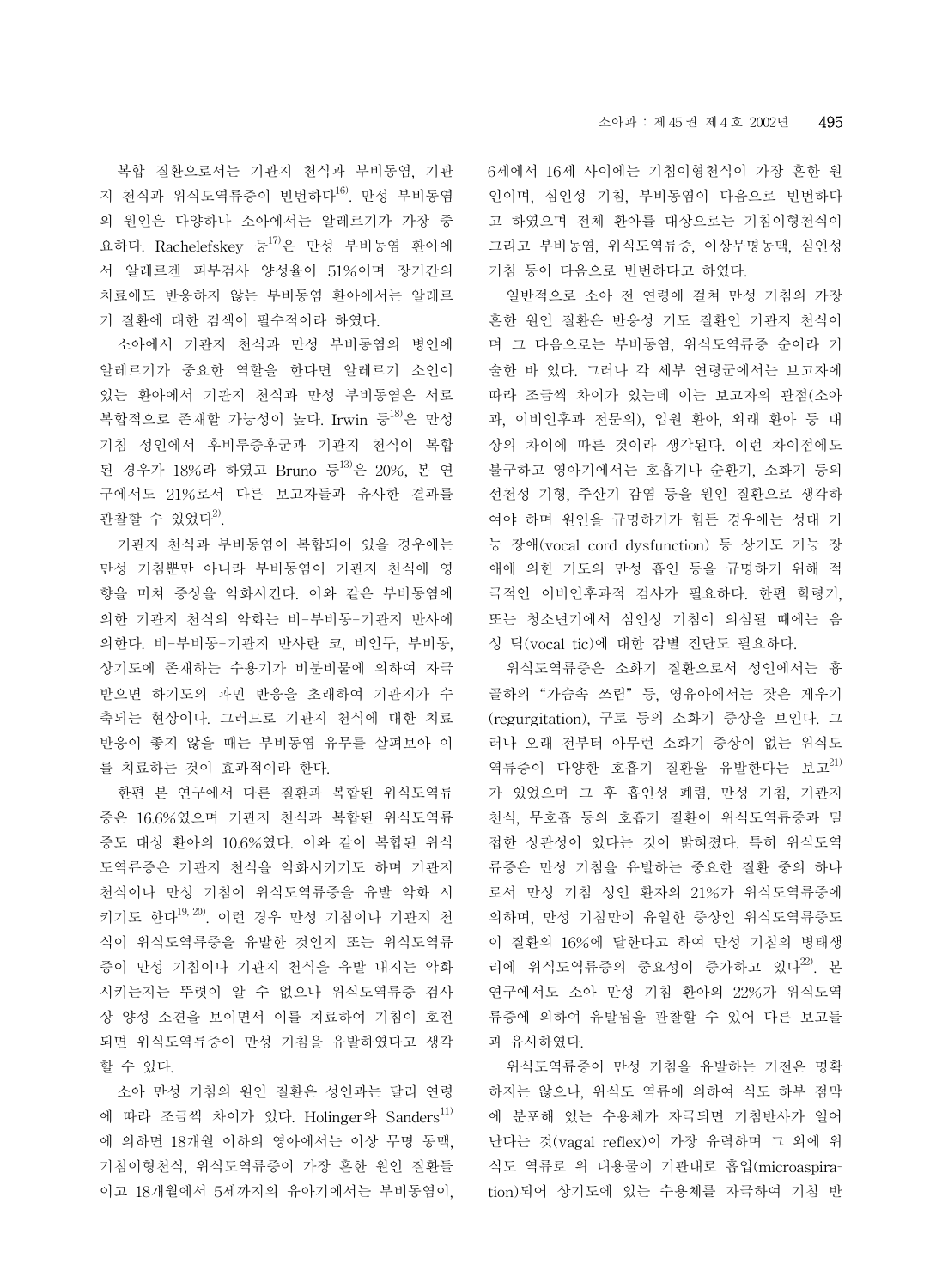사를 유발한다는 가설도 있다<sup>23)</sup>.

위식도역류증의 진단 방법은 24시간 식도 pH 측정, 바륨 식도조영술, 방사성 동위원소를 이용한 Scintiscan, 조직검사 등 다양하나 이들 검사 중 24시간 식 도 pH 측정이 가장 민감하고 특이도가 높아 위식도 역류를 진단하는데 가장 효과적이다 $^{24,25)}$ . 그러나 24시 간 식도 pH 측정은 이 검사를 시행하기 위해서 반드 시 입원을 해야하고 침습적인 검사라는 점 외에도 여 러 가지 불편한 점이 많아 비침습적이고도 비교적 정 확하며 외래 수준에서 소아에게 쉽게 시행할 수 있는 위식도역류증의 진단 방법이 필요하게 되었다.

위식도 역류의 원인이 하부 식도 괄약근의 복부내 위치, 식도가 위에 부착하는 각도, 괄약근의 압력 그 리고 복강내 압력, 간헐적인 하부 식도 괄약근의 이 완, 위식도 역류의 양과 속도 등 다양한 원인에 의하 여 유발된다고 가정하면 인체에서 혈류와 해부학적인 기능에 관한 검사에 많이 응용되고 있는 간편하고 비 침습적인 검사인 컬러 도플러 초음파 검사가 이들 원 인의 일부를 규명할 수 있으리라 생각되어 이 검사법 을 위식도역류증의 진단에 응용한 보고들이 많다<sup>6, 25)</sup>.

그러나 위식도역류증의 진단에 있어 컬러 도플러 초음파 검사의 진단적 유용성 유무를 결정하기 위해 서는 먼저 이 질환의 진단에 가장 표준적인 진단 방 법으로 간주되는 24시간 식도 pH 측정 검사와의 상 대적 비교가 선행되어야 한다. Gomes와 Menan $teau<sup>24)</sup>과$  Riccabona 등 $7$ 은 B형 초음파를 위식도 역 류 질환의 진단에 이용한 연구를 보고하였는데 대량 의 역류를 관찰하는데는 비교적 24시간 식도 pH 측 정 검사법과의 상관성이 높았으나 일시적이고 빠른 역류를 발견하는 데는 어려움이 있었다고 하였다.

그 후 여러 보고자들6, 25)이 위식도역류증의 진단에 있어 컬러 도플러 초음파 검사의 유용성을 24시간 식 도 pH 측정 검사법과 비교한 바 민감도는 82.7%에서 100%, 특이도 72.5%에서 87.5%라 보고하였는데 본 연구에서도 88%의 민감도와 85%의 양성 예견치를 보여 컬러 도플러 초음파 검사가 위식도 역류의 진단 에 높은 민감도를 갖고 있음을 알 수 있었다. 그러나 본 연구에서 24시간 식도 pH 측정과 비교한 컬러 도 플러 초음파 검사의 위식도 역류 진단 특이도와 음성 예견치는 각각 69%와 73%로 약간 낮았는데 이는 검 사 대상 환아들의 수가 적고, 위식도 역류의 위험도가 높은 환아들만이 연구 대상에 포함되어 있어 나타난

결과로 생각되어 향후 위식도 역류가 없는 정상 대조 군이 포함된 보완 연구가 필요할 것으로 생각된다.

결론적으로 소아과 의사들이 가장 흔히 접하게 되 는 질환 중의 하나인 만성 기침의 원인 질환으로는 기관지 천식, 부비동염, 위식도역류증으로서 만성 기 침의 원인 질환을 규명하고자 할 경우에는 상기 3가 지 질환을 우선적으로 고려하여야 한다. 컬러 도플러 초음파 검사는 진단 방법의 번거로움 때문에 소홀히 다루어졌던 위식도역류증의 진단에 있어서 외래 수준 에서 간편하게 이용할 수 있는 유용한 선별 검사법이 라 생각된다.

#### 요 약

목 적: 만성 기침을 주소로 내원한 환아들을 전향 적으로 조사하여 그 원인 질환의 종류와 빈도를 알아 보고 이에 대한 적절한 진단적 접근 방법과 관리 지 침을 설정하는데 도움을 얻고자 한다.

방 법: 2000년 8월부터 2001년 7월까지 일년 동안 가톨릭대학교 강남성모병원 소아과 만성 기침 클리닉 에 3주 이상 지속적인 기침을 호소하여 내원하였던 132명의 환아를 전향적으로 조사하였다. 원인 질환의 규명을 위해서 설문지를 통한 자세한 병력 청취, 이학 적 진찰과 함께 흉부와 부비동의 방사선 촬영을 하였 고, 혈액학적 및 면역학적 검사를 실시하였으며 필요 한 경우 알레르기 피부 검사와 메타콜린 유발 검사를 시행하였다. 위식도역류증을 진단하기 위해 24시간 식 도 pH를 측정하였으며, 이와 함께 위식도역류증의 진 단방법으로서의 유용성을 확인하기 위하여 컬러 도플 러 초음파 검사를 시행하였다.

결 과 : 대상 환아의 성별은 남 : 녀가 1.1 : 1였으며 연령 분포는 영아기 9명, 유아기 82명, 학령기 38명, 청소년기가 3명이었다. 만성 기침을 유발하는 가장 흔 한 원인으로는 기관지 천식이 40례로서 가장 많았고, 만성 부비동염이 22례, 위식도역류증이 7례, 그리고 천식과 부비동염을 동반한 경우가 28례, 천식과 위식 도역류증을 동반한 경우도 14례가 있었다. 그 외 심인 성 기침, 후두 연화증, 호흡기 이물, 만성 기관지염, 선 택적 IgA 결핍증 등이 일부 원인 질환이었고 원인을 알 수 없었던 경우도 5례 있었다. 기관지 천식과 다른 원인 질환들간의 면역 글로불린, 림프구아형(lymphocyte subset)을 측정 비교한 바, 기관지 천식으로 진